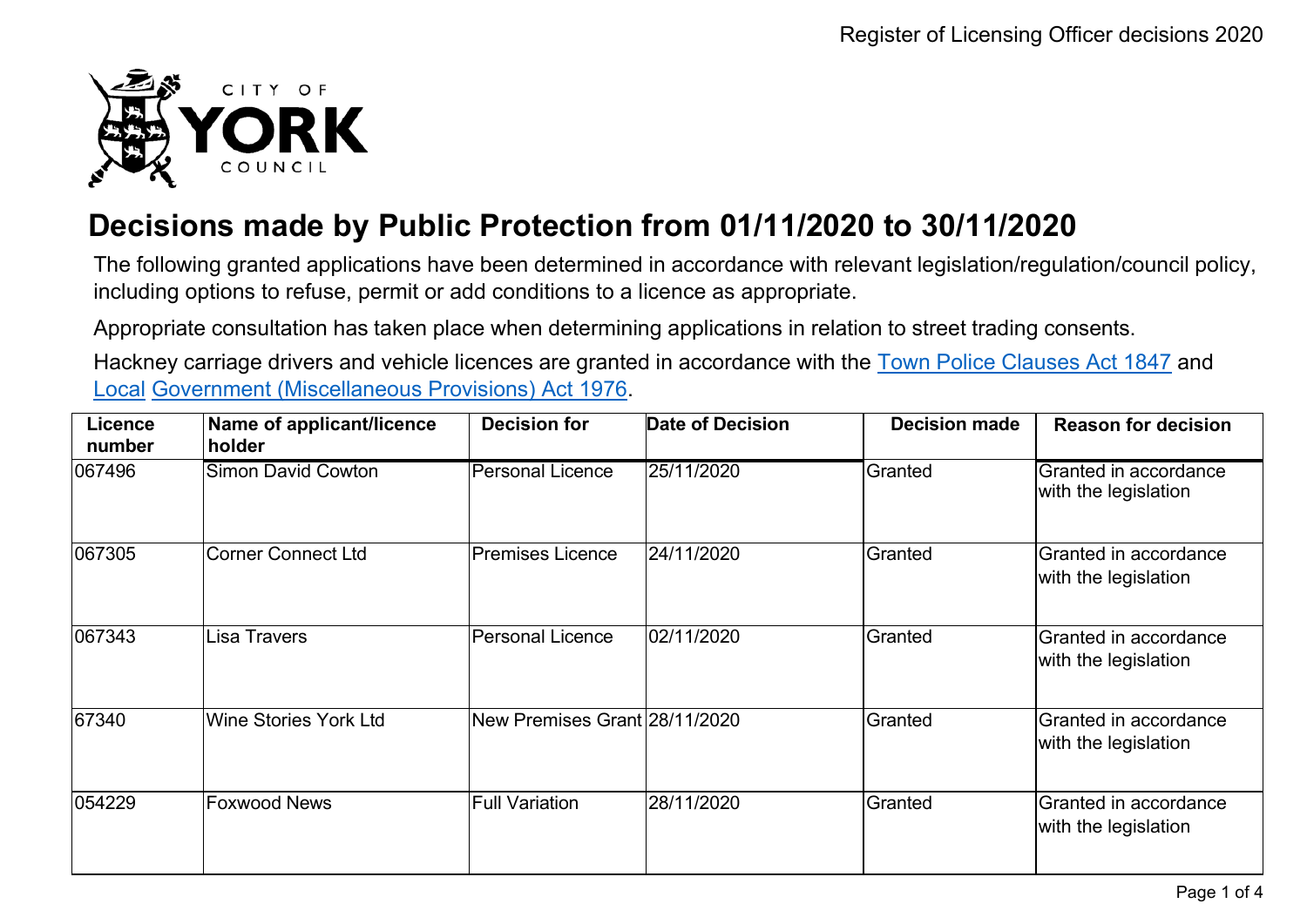Register of Licensing Officer decisions 2020

| <b>Licence</b><br>number | Name of applicant/licence<br>holder | <b>Decision for</b>                | <b>Date of Decision</b> | <b>Decision made</b> | <b>Reason for decision</b>                    |
|--------------------------|-------------------------------------|------------------------------------|-------------------------|----------------------|-----------------------------------------------|
| 067522                   | Durdu Emiroglu                      | <b>Personal Licence</b>            | 27/11/2020              | Granted              | Granted in accordance<br>with the legislation |
| 067569                   | Lucy Booth                          | <b>Small Society</b><br>Lottery    | 26/11/2020              | Granted              | Granted in accordance<br>with the legislation |
| 217827                   | <b>Neil Gulliver</b>                | <b>Occasional STC</b>              | 27/11/2020              | Granted              | Granted in accordance<br>with the legislation |
| 217424                   | <b>Holly Dimitrov</b>               | <b>Static Street</b><br>Collection | 25/11/2020              | Granted              | Granted in accordance<br>with the legislation |
| 067517                   | <b>Carol Lynn Mullin</b>            | <b>Personal Licence</b>            | 27/11/2020              | Granted              | Granted in accordance<br>with the legislation |
| 67512                    | <b>Robert Rhodes</b>                | <b>Personal Licence</b>            | 26/11/2020              | Granted              | Granted in accordance<br>with the legislation |
| 217641                   | <b>Emma Williams</b>                | <b>Static Street</b><br>Collection | 19/11/2020              | Granted              | Granted in accordance<br>with the legislation |
| 067443                   | <b>Carolline Smith</b>              | Small Society<br>Lottery           | 18/11/2020              | Granted              | Granted in accordance<br>with the legislation |
| 067442                   | <b>Ruth Thompson</b>                | <b>Small Society</b><br>Lottery    | 18/11/2020              | Granted              | Granted in accordance<br>with the legislation |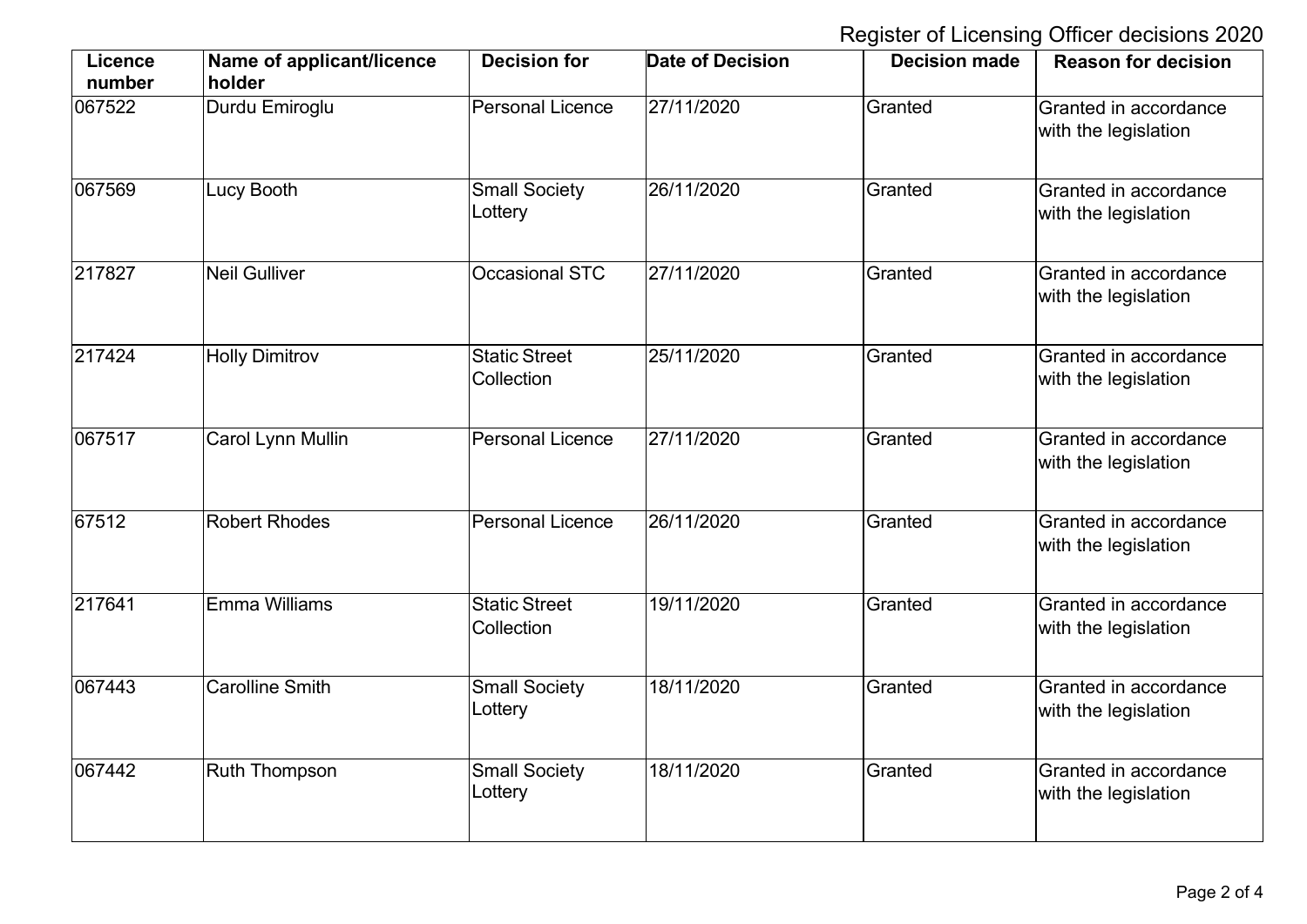Register of Licensing Officer decisions 2020

| Licence<br>number | Name of applicant/licence<br>holder | <b>Decision for</b>                | <b>Date of Decision</b> | <b>Decision made</b> | <b>Reason for decision</b>                    |
|-------------------|-------------------------------------|------------------------------------|-------------------------|----------------------|-----------------------------------------------|
| 067441            | Ruth Thompson                       | <b>Small Society</b><br>Lottery    | 18/11/2020              | Granted              | Granted in accordance<br>with the legislation |
| 067440            | <b>Kelly Langford</b>               | <b>Small Society</b><br>Lottery    | 18/11/2020              | Granted              | Granted in accordance<br>with the legislation |
| 067229            | Adrian Michael Stancer              | <b>New Premises</b><br>Grant       | 12/11/2020              | Granted              | Granted in accordance<br>with the legislation |
| 217370            | <b>James Roberts</b>                | <b>Static Street</b><br>Collection | 11/11/2020              | Granted              | Granted in accordance<br>with the legislation |
| 067386            | Cara Smith                          | Premises<br>Registration           | 06/11/2020              | Granted              | Granted in accordance<br>with the legislation |
| 067376            | Cara Smith                          | Practioner<br>Registration         | 05/11/2020              | Granted              | Granted in accordance<br>with the legislation |
| 067335            | Alisha Pollard                      | Practitioner<br>Registration       | 05/11/2020              | Granted              | Granted in accordance<br>with the legislation |
| 067338            | <b>Blue Wood</b>                    | Practitioner<br>Registration       | 05/11/2020              | Granted              | Granted in accordance<br>with the legislation |
| 067369            | Lois Bradwell                       | <b>Personal Licence</b>            | 04/11/2020              | Granted              | Granted in accordance<br>with the legislation |